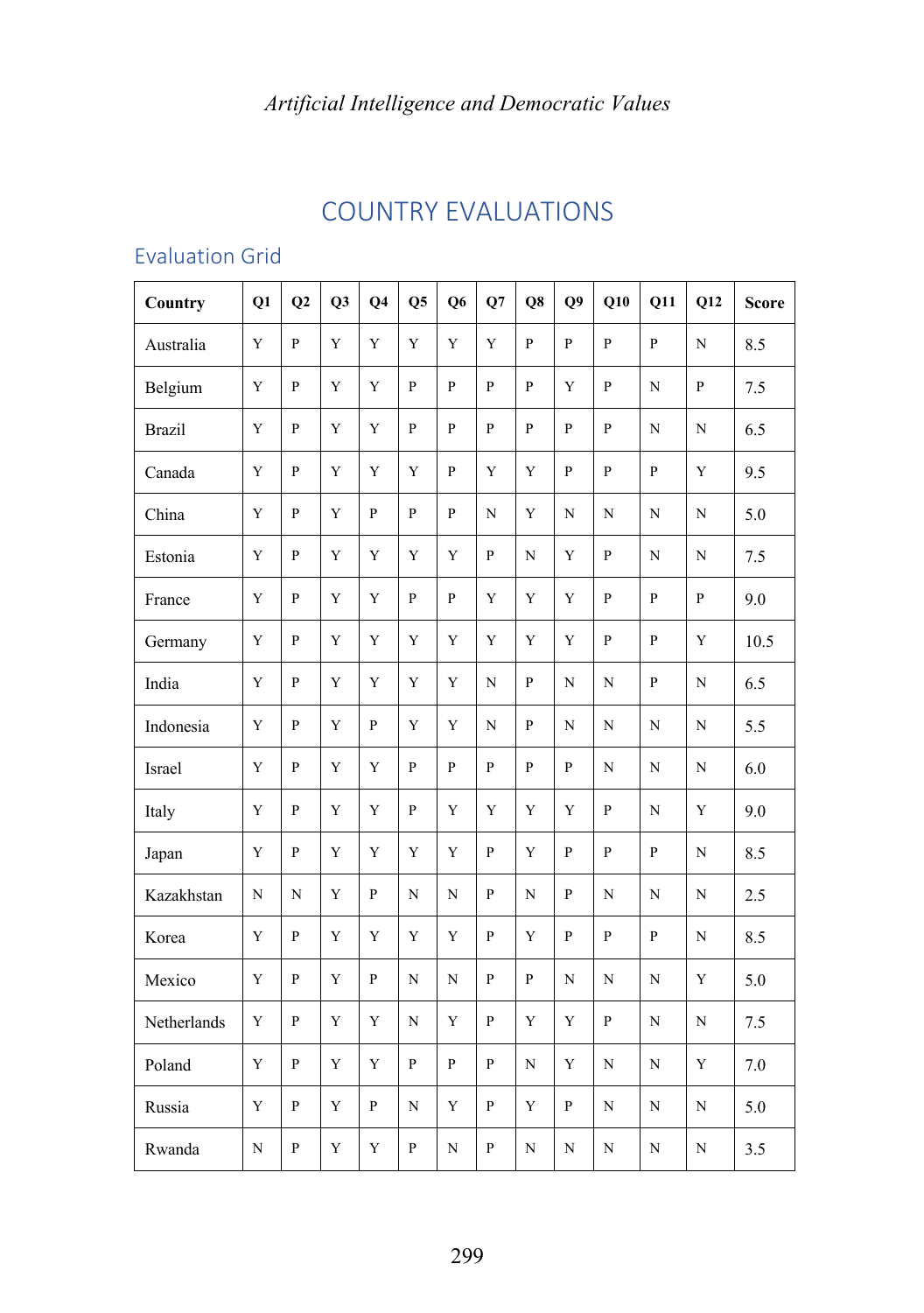| Saudi Arabia | Y | P            | $\mathbf{P}$ | P | Y            | Y              | P            | P | N | N            | P | N | 6.0 |
|--------------|---|--------------|--------------|---|--------------|----------------|--------------|---|---|--------------|---|---|-----|
| Singapore    | N | P            | Y            | P | Y            | Y              | $\mathbf{P}$ | P | Y | N            | N | N | 6.0 |
| Spain        | Y | P            | Y            | Y | Y            | $\mathbf{P}$   | Y            | Y | Y | $\mathbf{P}$ | P | N | 9.0 |
| Sweden       | Y | $\mathbf{P}$ | Y            | Y | P            | Y              | Y            | P | Y | N            | N | N | 7.5 |
| Switzerland  | Y | P            | Y            | Y | Y            | Y              | $\mathbf{P}$ | Y | Y | N            | N | P | 8.5 |
| Taiwan       | N | $\mathbf{P}$ | Y            | Y | $\mathbf{P}$ | $\overline{P}$ | P            | Y | N | N            | P | N | 5.5 |
| Thailand     | N | $\mathbf{P}$ | Y            | P | N            | $\mathbf{P}$   | P            | P | N | N            | N | N | 3.5 |
| Turkey       | Y | P            | Y            | P | P            | $\mathbf{P}$   | N            | Y | N | N            | N | N | 5.0 |
| U.K.         | Y | $\mathbf{P}$ | Y            | Y | N            | Y              | Y            | Y | Y | N            | N | Y | 8.5 |
| U.S.         | Y | $\mathbf{P}$ | Y            | Y | $\mathbf{P}$ | Y              | $\mathbf{P}$ | Y | P | $\mathbf{P}$ | N | N | 7.5 |

*The AI Social Contract Index 2020*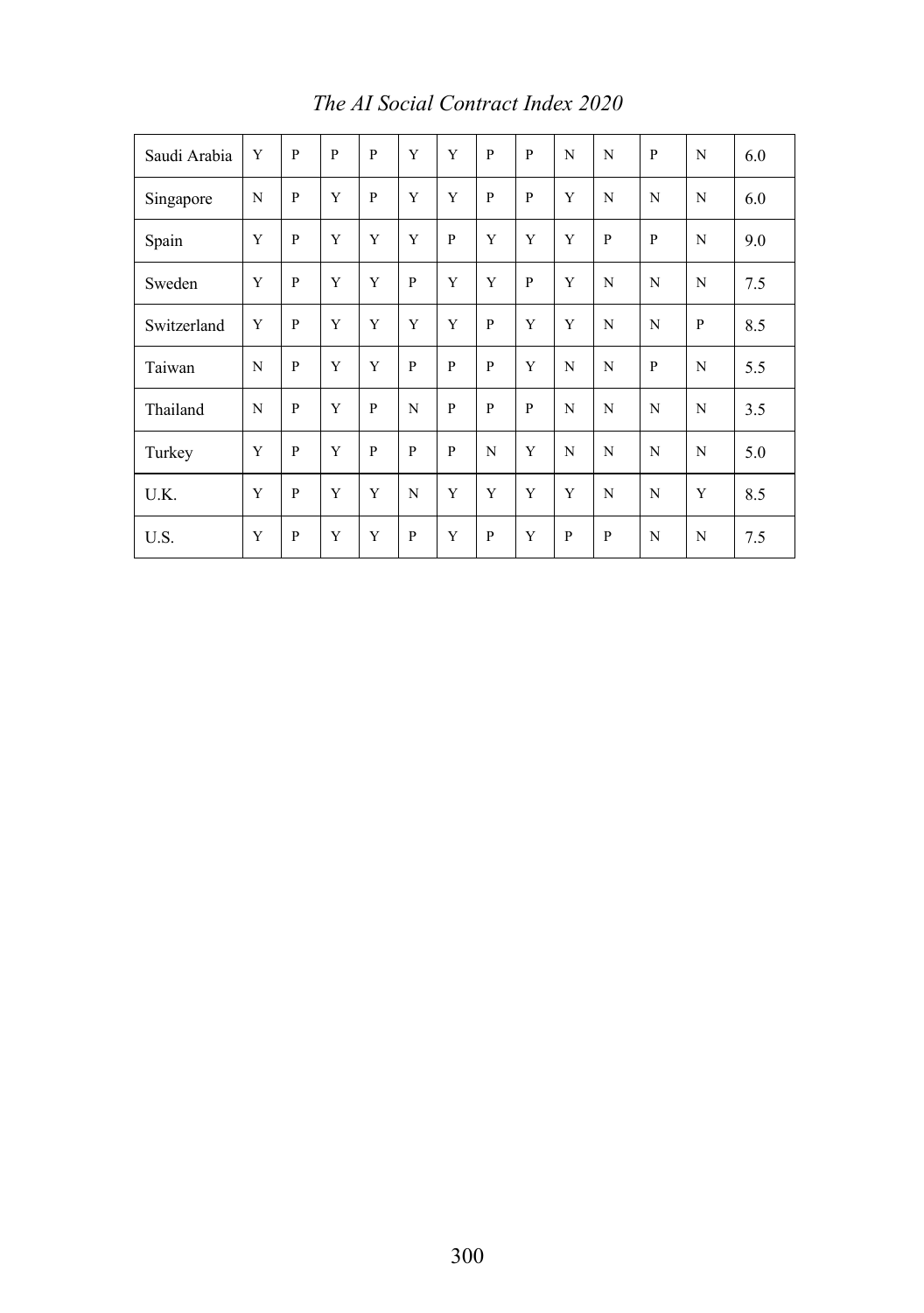### Country Rankings

*Tier I*

Germany (10.5)

#### *Tier II*

```
Canada (9.5)
France (9.0)
Italy (9.0)Spain (9.0)
Australia (8.5)
Japan (8.5)
Korea (8.5)
Switzerland (8.5)
UK (8.5)
```
*Tier III*

```
Belgium (7.5)
Estonia (7.5)
Sweden (7.5)
US (7.5)
Netherlands (7.5)
Brazil (6.5)
India (6.5)Poland (6.5)
Israel (6.0)
Saudi Arabia (6.0)
Singapore (6.0)
```
#### *Tier IV*

```
Indonesia (5.5)
Taiwan (5.5)
Turkey (5.5)
China (5.0)
Mexico (5.0)
Russia (5.0)
```
*Tier V*

```
Rwanda (3.5)
Thailand (3.5)
Kazakhstan (2.5)
```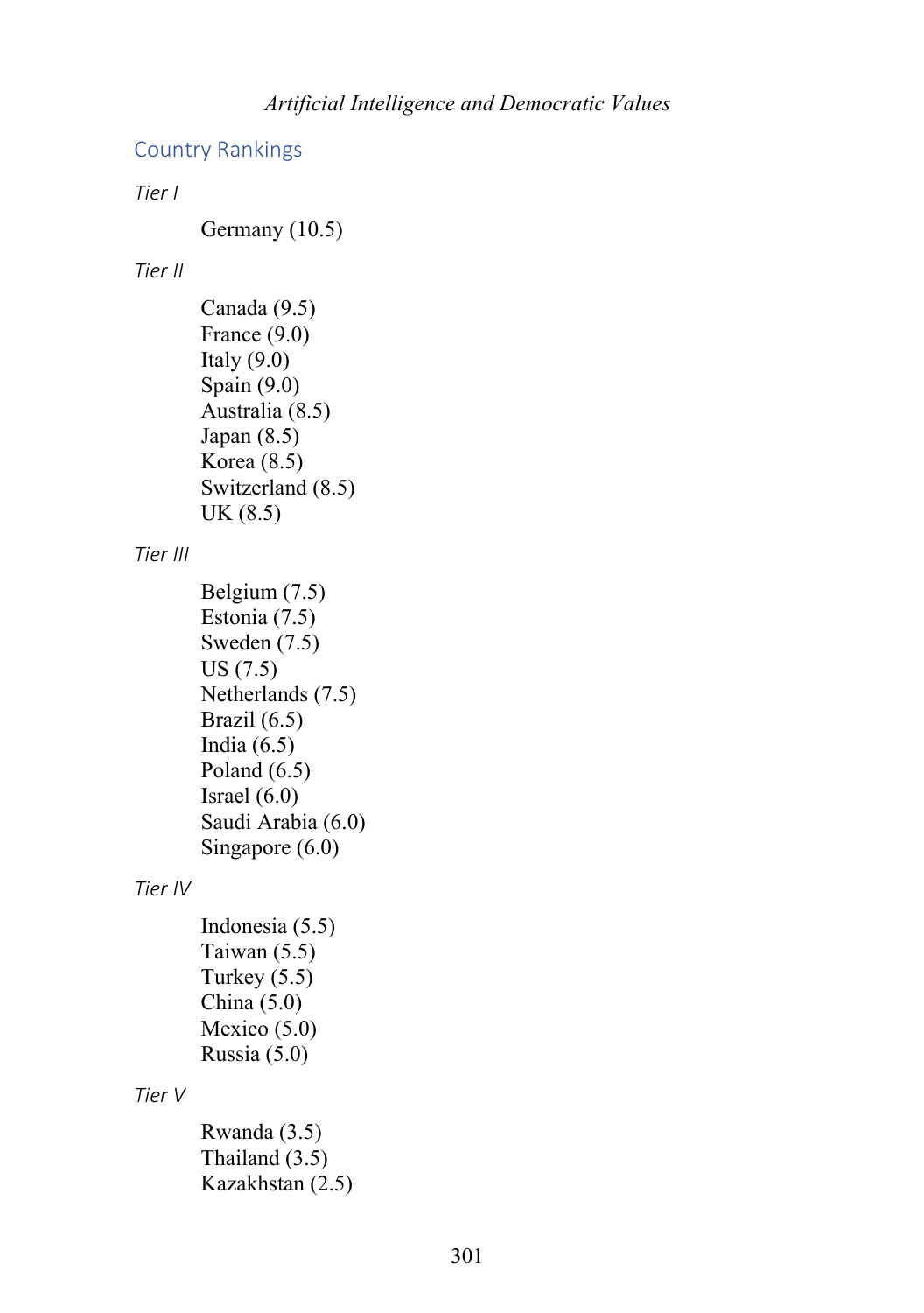## *The AI Social Contract Index 2020*

# Country Distribution by Tier

| <b>TIER I</b> | TIER <sub>2</sub> | TIER <sub>3</sub>  | TIER <sub>4</sub> | TIER <sub>5</sub> |
|---------------|-------------------|--------------------|-------------------|-------------------|
| (High)        |                   | (Middle)           |                   | (Low)             |
|               |                   |                    |                   |                   |
| Germany       | Australia         | Belgium            | China             | Kazakhstan        |
|               | Canada            | <b>Brazil</b>      | Indonesia         | Rwanda            |
|               | France            | Estonia            | Mexico            | Thailand          |
|               | Italy             | India              | Russia            |                   |
|               | Japan             | <b>Israel</b>      | Taiwan            |                   |
|               | Korea             | <b>Netherlands</b> | Turkey            |                   |
|               | Spain             | Poland             |                   |                   |
|               | Switzerland       | Saudi Arabia       |                   |                   |
|               | UK                | Singapore          |                   |                   |
|               |                   | Sweden             |                   |                   |
|               |                   | US                 |                   |                   |
|               |                   |                    |                   |                   |